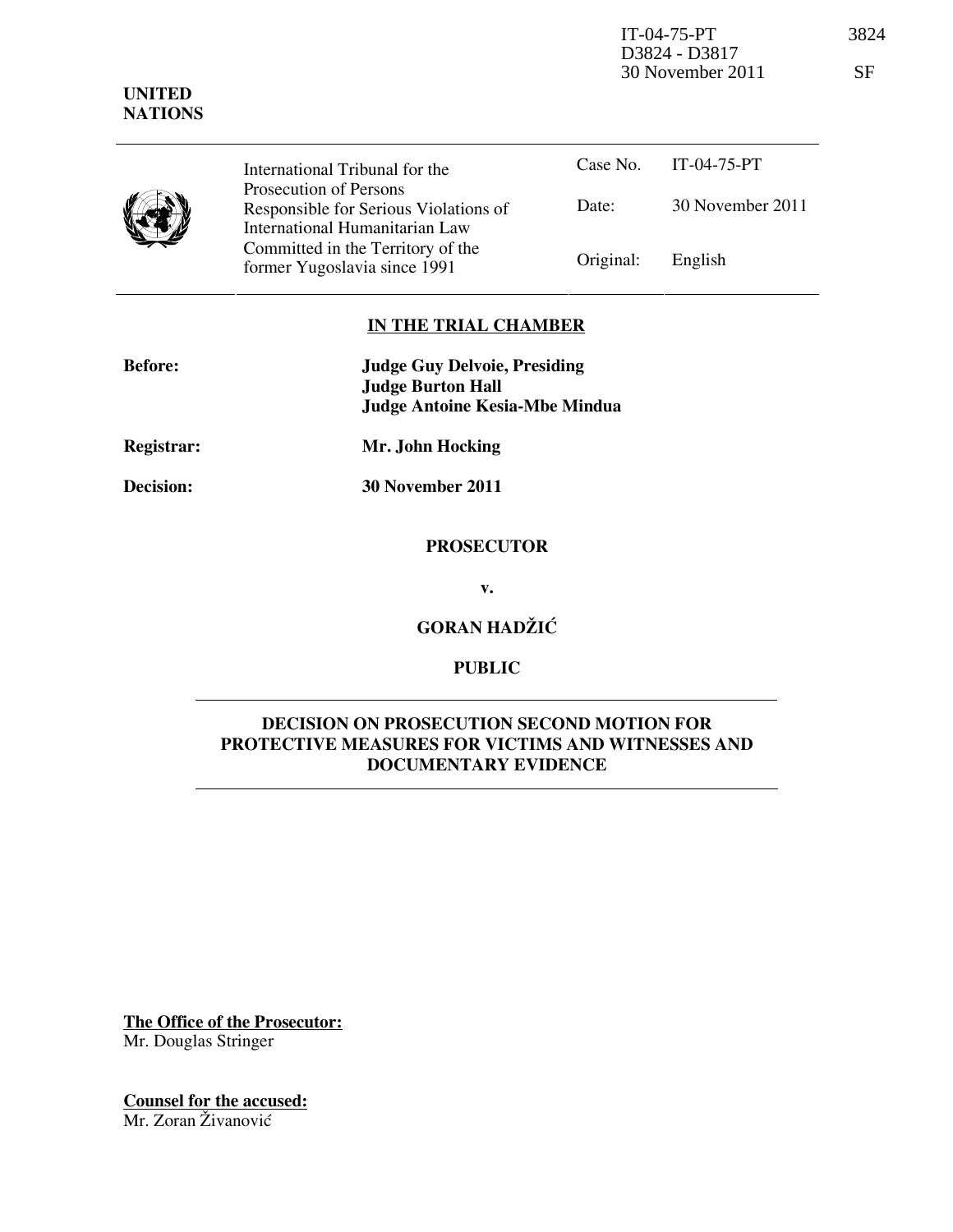1. THIS TRIAL CHAMBER of the International Tribunal for the Prosecution of Persons Responsible for Serious Violations of International Humanitarian Law Committed in the Territory of the former Yugoslavia since 1991 ("Tribunal") is seised of the "Prosecution's Second Motion for Protective Measures for Victims and Witnesses and Documentary Evidence", filed 1 November 2011 ("Motion").

#### A. Submissions of the Parties

2. In the Motion, the Prosecution states that it is preparing Rule  $66(A)(ii)$ , Rule  $66(B)$ , and Rule 68 material ("material") for disclosure to the Defence. It therefore seeks an order for protective measures and non-disclosure for these materials (witness statements, documents, and other materials). $<sup>1</sup>$ </sup>

3. The Defence responds that it does not oppose the Prosecution's Motion in so far as it seeks prohibition of disclosure to the public; permission to redact information as to the whereabouts, identification numbers, or passport numbers of victims and witnesses; and the return of material by members of the Defence team leaving the case.<sup>2</sup> The Defence, however, opposes the protective measures related to the redaction from the material of information identifying any witnesses for whom delayed disclosure may be sought if this protective measure has not been granted in prior proceedings.<sup>3</sup> The Defence also requests that the Trial Chamber require the Prosecution to disclose public/redacted and confidential/unredacted versions of the material. $4$ 

4. The Prosecution seeks leave to reply and replies that the parties are largely in agreement as to the protective measures that may be granted.<sup>5</sup> In respect of delayed disclosure, the Prosecution states that it is in the process of reviewing and updating necessary witness-related information and that the majority of delayed disclosure witnesses have been granted this protective measure in prior proceedings. Moreover, the Prosecution states that it intends to apply to the Trial Chamber for delayed disclosure status for any witnesses who have not already been granted this protective measure.<sup>6</sup> In respect of the Defence request for both public/redacted and confidential/unredacted

 $\overline{a}$ 

<sup>&</sup>lt;sup>1</sup> Motion, paras 2-5.

<sup>&</sup>lt;sup>2</sup> Defence Response to the Prosecution's Second Motion for Protective Measures for Victims and Witnesses and Documentary Evidence, 14 November 2011 ("Response"), para. 5.

<sup>&</sup>lt;sup>3</sup> Response, paras 6-21.

<sup>4</sup> Response, para. 22.

<sup>&</sup>lt;sup>5</sup> Prosecution Request for Leave to Reply and Reply to "Defence Response to Prosecution's Second Motion for Protective Measures for Victims and Witnesses and Documentary Evidence", 18 November 2011 ("Reply"), paras 1-3. The Prosecution notes that the Defence agrees that the materials disclosed to it by the Prosecution are confidential and should not be disclosed to the public, except as directly and specifically necessary for the case; the Prosecution may redact information as to the whereabouts, identification numbers, and passport numbers of the victims and witnesses; and members of the Defence team who withdraw or otherwise leave the Defence team shall hand over to Lead Counsel all the materials disclosed by the Prosecution. Reply, para. 3.

<sup>6</sup> Reply, para. 4.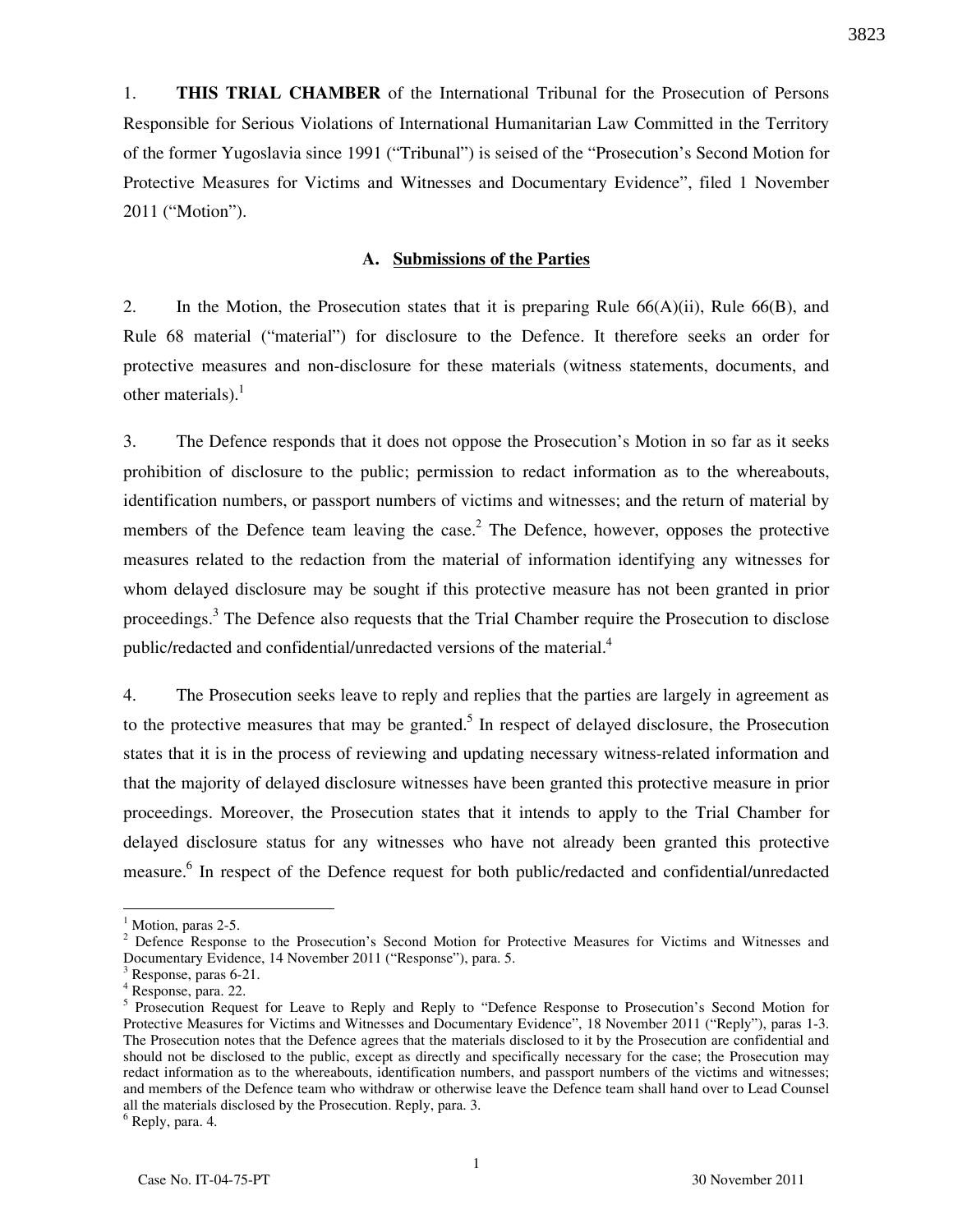versions of the material, the Prosecution avers that no purpose would be served by this because the Defence will be able to disclose confidential materials to the public if directly and specifically necessary for the case. According to the Prosecution, all disclosure materials should be confidential *vis-à-vis* the public, except as necessary to enable to Defence to participate in the proceedings.<sup>7</sup>

### B. Applicable Law

5. The Chamber notes that Article 20(4) of the Statute of the Tribunal requires that hearings shall be public unless the Trial Chamber decides to close the proceedings in accordance with its rules of procedure and evidence. Article 20(1) requires the Chamber to ensure that proceedings are conducted with full respect for the rights of the accused and due regard for the protection of victims and witnesses. Article 21(2) provides that the accused is entitled to a fair and public hearing of the charges against him, subject to Article 22, which requires the Tribunal to provide in its rules of procedure and evidence for the protection of victims and witnesses, including, but not limited to, the conduct of in camera proceedings and the protection of the victim's identity. Article  $21(4)(b)$ requires that the accused have adequate time and facilities for the preparation of his defence.

6. Rule 66(A)(ii) of the Rules of Procedure and Evidence requires the Prosecution to disclose to the accused, within the time limit prescribed by the Chamber or by the Pre-Trial Judge, copies of the statements of all witnesses whom the Prosecution intends to call to testify at trial and copies of all transcripts and written statements taken in accordance with Rule 92 bis, Rule 92 ter, and Rule 92 quater. However, this disclosure requirement is expressly subject to Rule 53 and Rule 69. Rule 53 provides that, "in exceptional circumstances" and where the interests of justice require, nondisclosure to the public may be ordered with respect to any document or information. Rule 69 provides that "in exceptional circumstances", the Prosecution may apply to the Chamber for the non-disclosure of the identity of a victim or witness who may be in danger or at risk until such person is brought under the protection of the Tribunal.

7. Rule 66(B) provides that the Prosecution shall, upon request, permit the Defence to inspect any books, documents, photographs, and tangible objects in the Prosecution's custody or control that are material to the preparation of the Defence or are intended for use by the Prosecution as evidence at trial or were obtained from or belonged to the accused.

8. Rule 68 lays out the obligation of the Prosecution to disclose to the Defence exculpatory and other relevant material. These disclosure obligations are subject to Rule 70, paragraph (B) of which provides that, if the Prosecution is in possession of information that has been provided to it on a

 $\overline{a}$ 

3822

<sup>&</sup>lt;sup>7</sup> Reply, paras 5-6.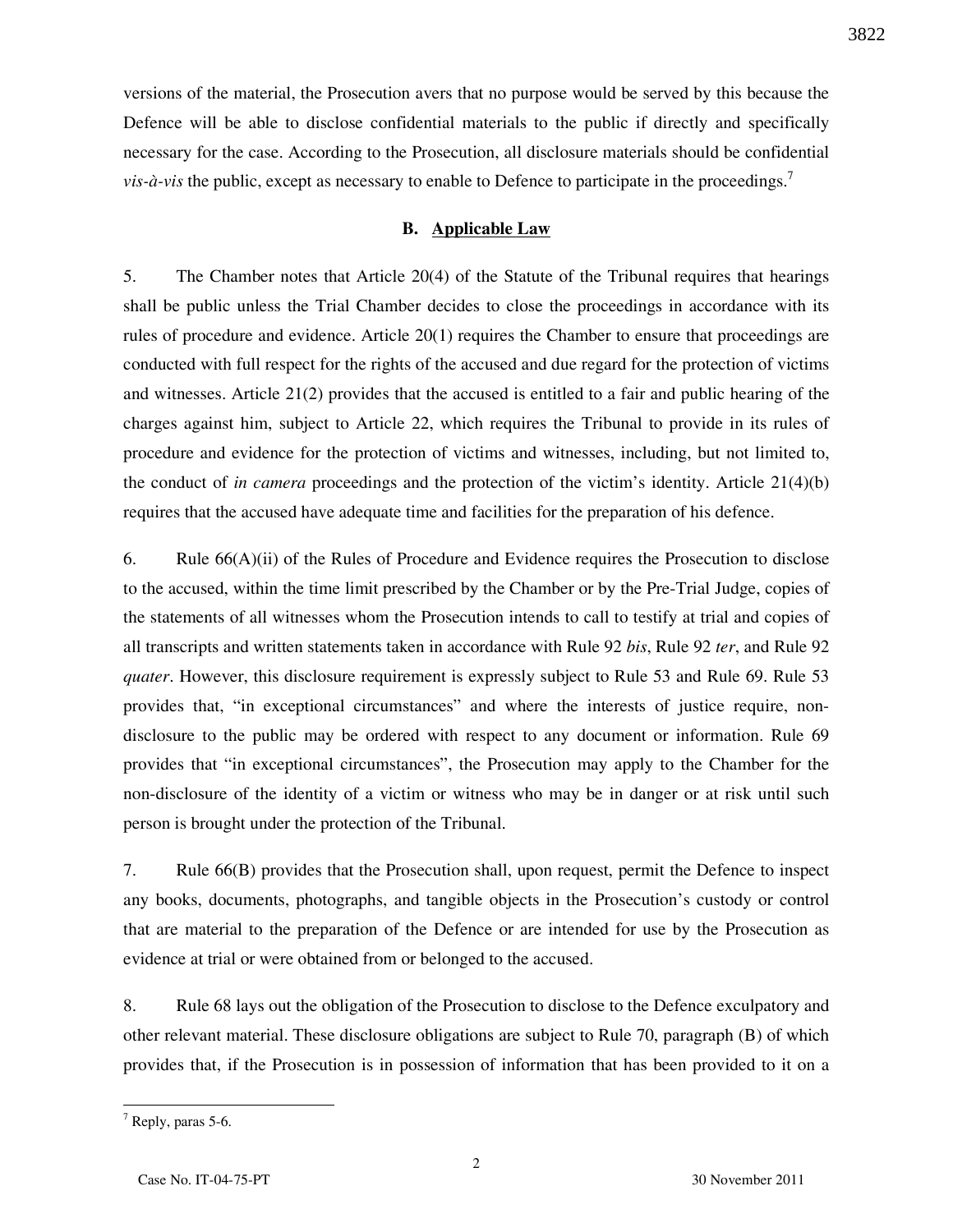confidential basis and that has been used solely for the purpose of generating new evidence, that initial information and its origin shall not be disclosed by the Prosecutor without consent of the person or entity providing the initial information and shall in any event not be given in evidence without prior disclosure to the accused.

9. Rule 75(F) provides that any protective measures ordered for victims or witnesses in prior proceedings before the Tribunal continue to have effect in these proceedings unless and until such measures are eventually rescinded, varied, or augmented. Such continuation includes the protective measure of delayed disclosure pursuant to Rule 69.<sup>8</sup>

### C. Discussion

10. In its "Decision on Prosecution Motion for Protective Measures for Victims and Witnesses and Documentary Evidence", issued on 23 August 2011, the Trial Chamber granted protective measures in relation to material to be disclosed to the Defence by the Prosecution pursuant to Rule 66(A)(i).

11. At the status conference held on 10 November 2011, the Pre-Trial Judge indicated that, after the Chamber had issued its decision on the Defence's preliminary motion, he would issue an order setting deadlines for various pre-trial tasks, including the disclosure of witness statements and transcripts pursuant to Rule  $66(A)(ii)$ . The decision on the preliminary motion was issued later that day,<sup>10</sup> and the Pre-Trial Judge is in the process of formulating the pre-trial work plan for the case. Thus, no deadlines have been set yet for Rule  $66(A)(ii)$  disclosure, and Prosecution is therefore poised to disclose such material to the Defence in advance of any deadlines to be set, subject to protective measures being granted to the material.

12. There are two contested issues in the Motion. First, the Prosecution seeks, at the present time, to withhold from the Defence information in the material related to the identity of witnesses who have been granted delayed disclosure in prior proceedings or for whom the Prosecution will apply for delayed disclosure. The Chamber is of the view that, at this early stage of the proceedings, it is appropriate for the Prosecution to withhold the identities of witnesses who have been granted delayed disclosure or for whom the Prosecution will apply for delayed disclosure. The Chamber notes, in this regard, that the Prosecution is disclosing the material *in advance* of any deadlines set by the Chamber. When the Pre-Trial Judge sets the deadline for the completion of all Rule 66(A)(ii)

3

<sup>&</sup>lt;sup>8</sup> Prosecutor v. Brđanin, Case No. IT-99-36-A, Decision on Mićo Stanišić's Motion for Access to All Confidential Materials in the Brdanin Case, 24 January 2007, para. 17; see Prosecutor v. Karadžić, Case No. IT-95-5/18-PT, Decision on Protective Measures for Witnesses, 30 October 2008, para. 21.

<sup>&</sup>lt;sup>9</sup> T. 19 (10 November 2011).

<sup>&</sup>lt;sup>10</sup> Decision on Defence Motion Alleging Defects in Form of First Amendment Indictment, 10 November 2011.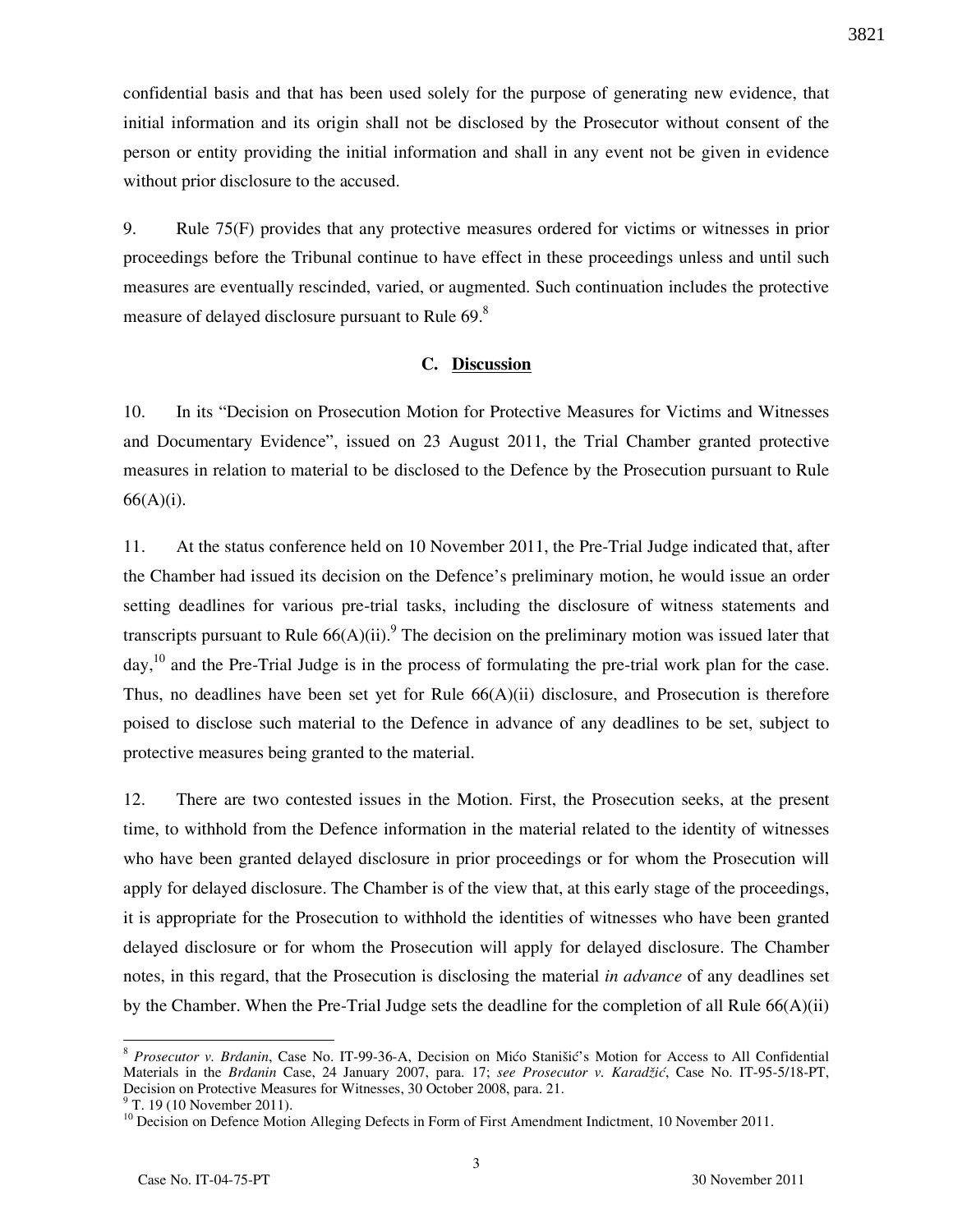material—that is, for all the statements and transcripts of the witnesses in the Prosecution's case-inchief—the Prosecution will also be expected to provide, with specificity, the decisions and/or orders wherein any witnesses were granted protective measures (including delayed disclosure) or a motion requesting protective measures, with specific reasons why that relief should be granted. And this will be well in advance of the commencement of the trial. The Prosecution should also be aware that the Chamber expects that the information relating to delayed disclosure witnesses will be provided to the Defence by no later than 30 days prior to the commencement of the trial.

13. Second, the Defence seeks public/redacted and confidential/unredacted versions of the material. The Prosecution's position is that all the material is confidential, but may be disclosed by the Defence to members of the public, provided that the disclosure is directly and specifically necessary to participate in the proceedings. The Prosecution also states that no purpose would be served by attempting to distinguish between the two versions of the disclosed material. The Chamber disagrees. It is reasonable for the Defence to know what material will be confidential in the trial and what material will be public, and there is no need for the Prosecution to designate material as confidential if there is no intention for it to be used as such during the proceedings. Moreover, the Prosecution may designate as confidential material that may later become confidential, for example, the statement of a witness for whom the Prosecution intends to apply for protective measures. In respect of the Rule  $66(A)(i)$  material, the Chamber ordered that the Prosecution disclose public/redacted and confidential/unredacted versions of the supporting material that accompanied the indictment.<sup>11</sup> In the "Prosecution's Notice Regarding Rule  $66(A)(i)$ Materials Disclosed on 8 and 24 August 2011", filed on 22 September 2011, the Prosecution complied with this order by providing the Defence with an index individually listing each of the items that made up the Rule  $66(A)(i)$  material and indicating whether each item was confidential or public, so that the Defence was fully informed as to which materials may be considered public and which confidential. The Chamber is of the view that the same, or similar, procedure should be followed for Rule  $66(A)(ii)$ , Rule  $66(B)$ , and Rule 68 material.

14. The Chamber, in due course, will set deadlines for the disclosure of material pursuant to Rule  $66(A)(ii)$  and any applications for protective measures in relation thereto, including the protective measure of delayed disclosure.

15. Material subject to Rule 70 restrictions need not be disclosed until the Prosecution has received permission from the Rule 70 providers for such disclosure. However, pursuant to Rule 68(iii), the Prosecution shall take reasonable steps, if confidential information is provided to it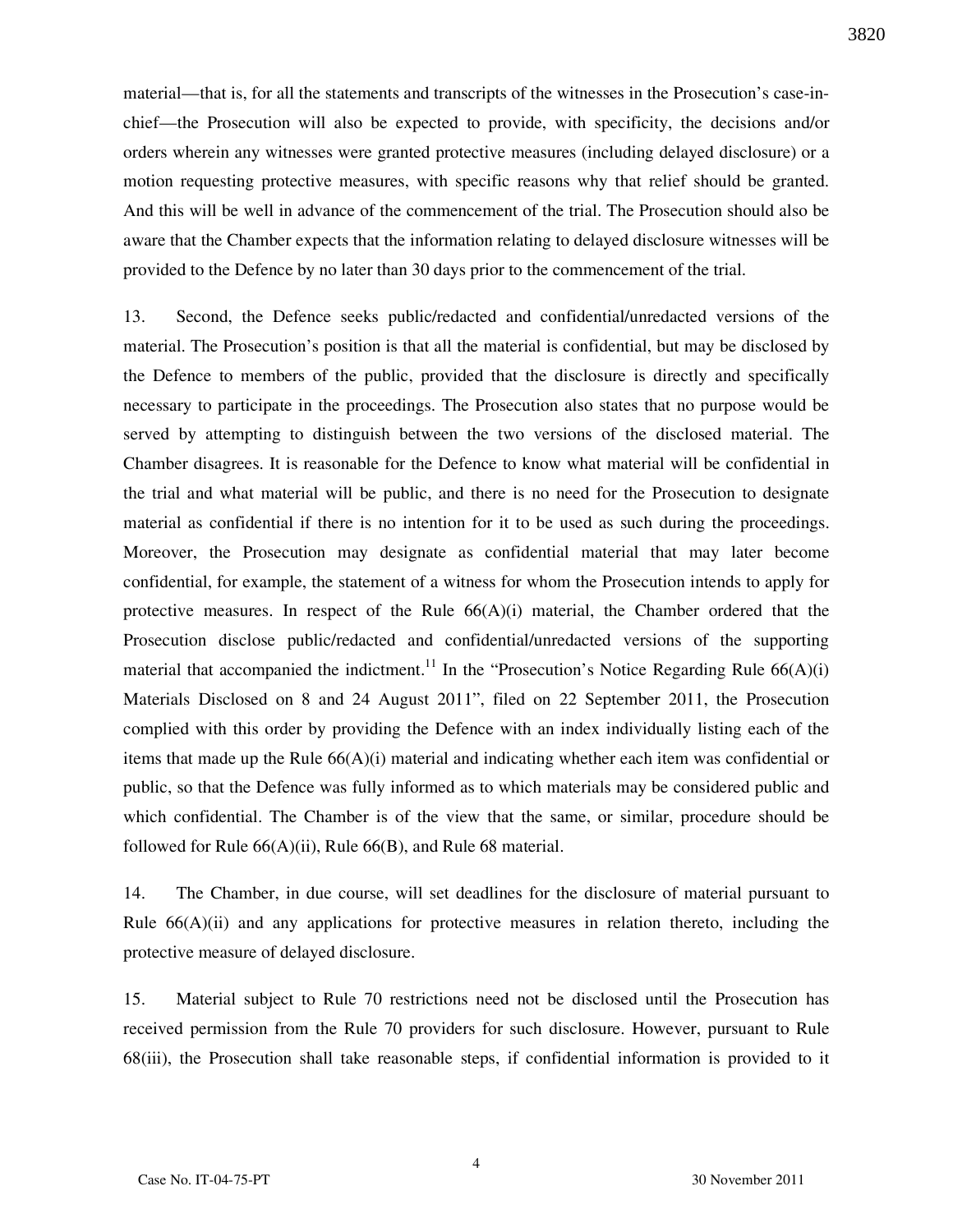under Rule 70(B) and contains Rule 68(i) material, to obtain the consent of the provider to the disclosure of that material to the accused; and, Rule 68(iii) implies that such "reasonable steps" be taken in a timely manner.

### D. Disposition

16. Pursuant to Articles 20, 21, and 22 of the Statute of the Tribunal and Rules 53, 54, 66, 69, 70, 75, and 126 bis of the Rules of Procedure and Evidence of the Tribunal, the Trial Chamber hereby GRANTS leave to the Prosecution to file the Reply; GRANTS the Motion in part; and ORDERS as follows:

- a. When disclosing to the Defence Rule 66(A)(ii), Rule 66(B), and Rule 68 material ("material"), the Prosecution shall provide to the Defence
	- i. both a confidential/unredacted version and a public/redacted version of the material;
	- ii. an index individually listing each of the items of the material, indicating whether each item is confidential or public; or
	- iii. some other means of designating the material as either public or confidential.
- b. As a general protective measure for the purpose of disclosure to the Defence, the Prosecution may redact from the Rule 66(A)(ii), Rule 66(B), and Rule 68 material:
	- i. any information that discloses, or might lead to the disclosure of, the current whereabouts of the maker of any such document and/or his or her family;
	- ii. any information contained within such documents that discloses, or might lead to disclosure of, the current whereabouts of individuals named within them who have made statements that the Prosecution has already disclosed or that it intends to disclose;

 $\overline{a}$ 

<sup>&</sup>lt;sup>11</sup> Decision on Prosecution Motion for Protective Measures for Victims and Witnesses and Documentary Evidence, 23 August 2011, para. 14(a).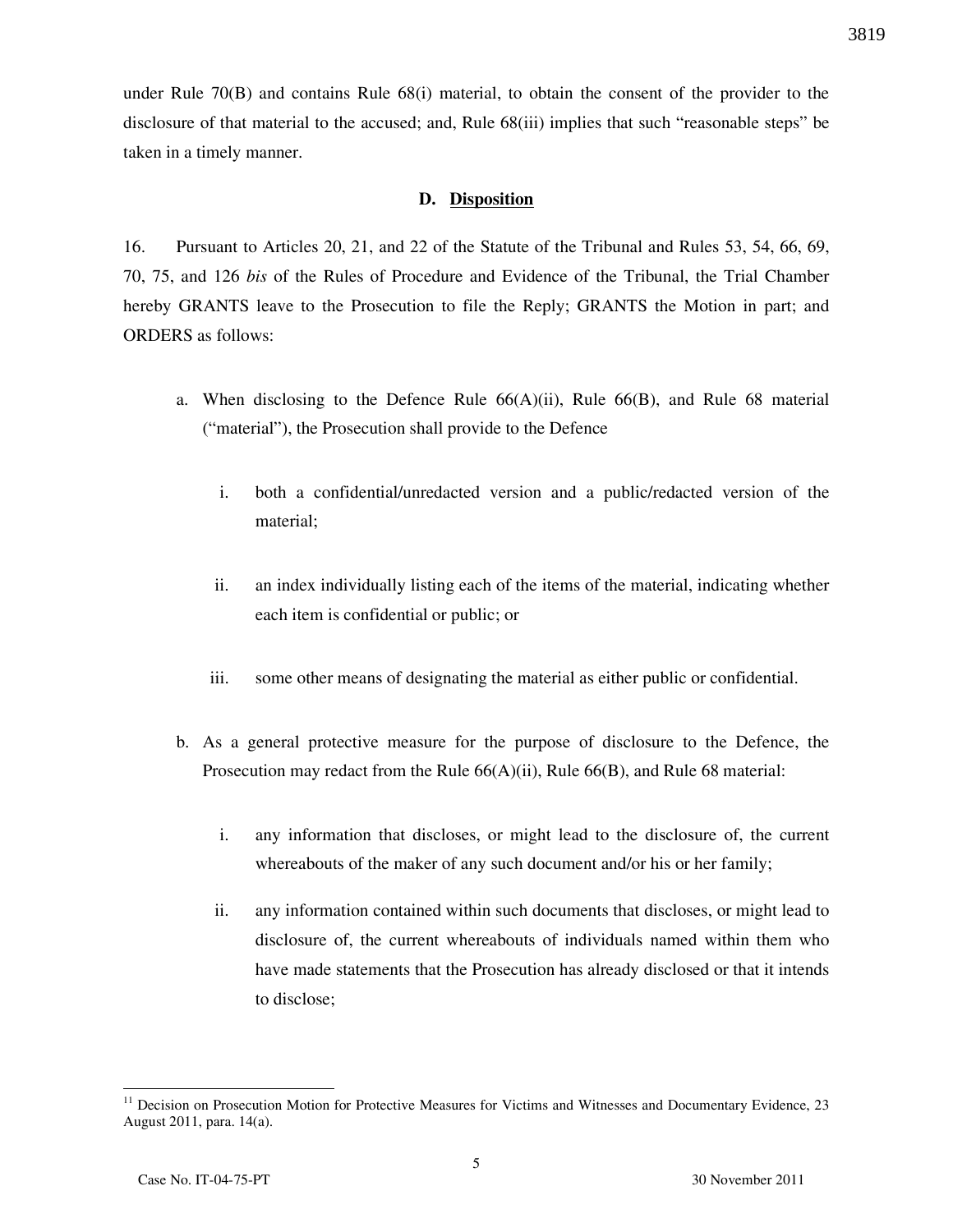- iii. the personal identification number or passport number of victims, witnesses, or potential witnesses; and
- iv. information identifying any witness for whom delayed disclosure has been granted in prior proceedings or for whom delayed disclosure may be sought.
- c. If the Defence is aware or becomes aware of the current whereabouts of a victim, witness, or potential witness identified by the Prosecution, this information shall not be disclosed to the public, except to the limited extent that such disclosure is directly and specifically necessary for the preparation and presentation of the case, pursuant to subparagraph (e) below.
- d. The Defence shall not approach a victim, witness, or potential witness identified by the Prosecution without prior written notice to the Prosecution, in such time and circumstances as will allow the Prosecution to take steps as may be necessary and appropriate to protect the security and privacy of the victim, witness, or potential witness. When contacting a victim, witness, or potential witness identified by the Prosecution, the Defence must identify itself. To the extent reasonably necessary to allow the Defence to prepare for and participate in these proceedings and present a defence, it may seek to obtain from the Prosecution the current whereabouts of a victim, witness, or potential witness.
- e. The Defence shall not disclose to the public any confidential portions of the Rule 66(A)(ii), Rule 66(B), and Rule 68 material described in the foregoing paragraphs (including, but not limited to, the names, identifying information, and whereabouts of any victim, witness, or potential witness), except to the limited extent that such disclosure is directly and specifically necessary for the preparation and presentation of the case. If the Defence finds it directly and specifically necessary to make disclosures pursuant to this limited purpose, it shall inform each person among the public to whom non-public material or information is shown or disclosed, that such person is not to copy, reproduce, or publicise such material or information, and is not to show, disclose, or convey it to any other person. If provided with the original or any copy or duplicate of such material or information, such person shall return it to the Defence when continued possession of the material or information is no longer necessary for the preparation and presentation of the case. The Defence shall maintain a list of persons to whom the material is disclosed, recording the name of the persons, a description of the material disclosed, and the dates of both disclosure and return of the material.